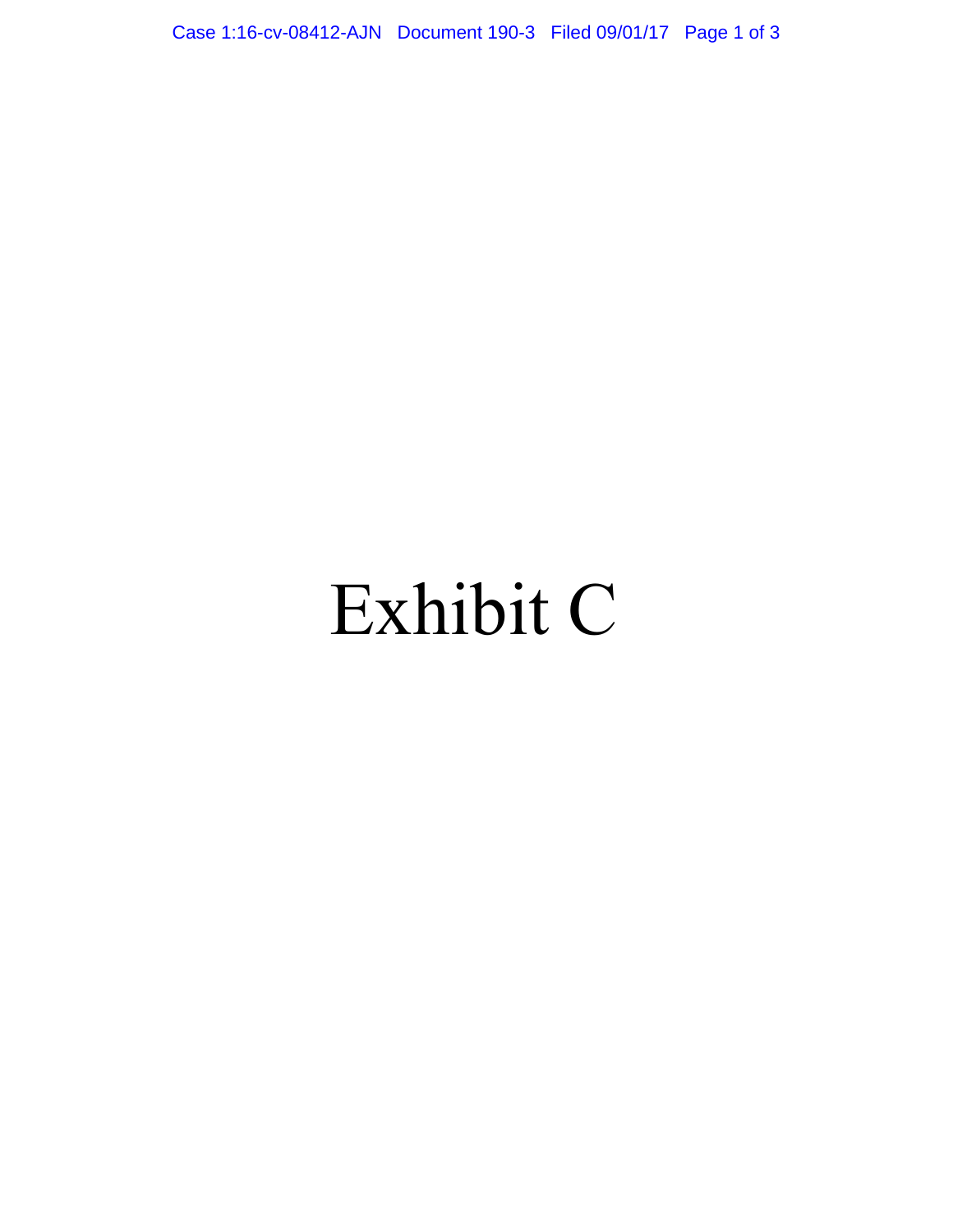## Case 1:16-cv-08412-AJN Document 190-3 Filed 09/01/17 Page 2 of 3

United States District Court for the Southern District of New York *Ferrick v. Spotify USA Inc.*, No. 1:16-cv-8412 (AJN)

**NOTICE OF PROPOSED CLASS ACTION SETTLEMENT**

**YOUR LEGAL RIGHTS MIGHT BE AFFECTED BY THIS SETTLEMENT.**

**PLEASE READ THIS NOTICE CAREFULLY.** **Ferrick v. Spotify c/o GCG PO Box 10371 Dublin, Ohio 43017-5571**

**Forwarding Service Requested**